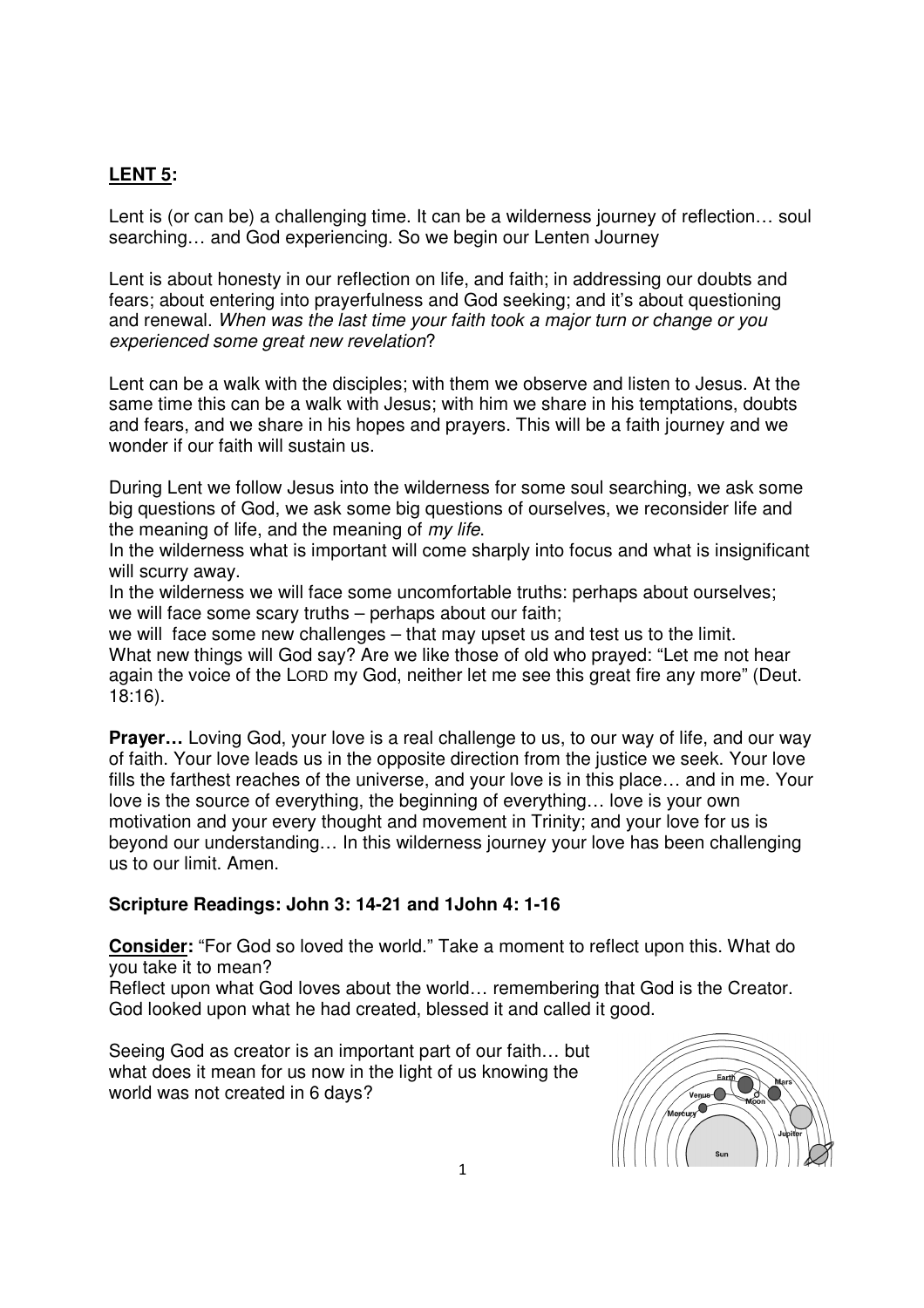What do we understand of God as Creator in the light of the Universe being said to be over 13.5 billion years old and planet being over 4.5 billion years old? (Children aged 13 cover this at school).

The Universe is still expanding – with the furthest parts of the universe moving away from us at 742 km/sec. I often wonder about this… expanding into what? For us, this is where our faith lives. Our faith is in a cosmic God, a God of the wide and expanding Universe. Psalm 19:1, "The heavens declare the glory of God; the skies proclaim the work of his hands."

Such knowledge may be too wonderful for us – too great to comprehend as the time and distance are staggering. Psalm 136: 6, "Such knowledge is beyond my comprehension; it is so far beyond me, I am unable to fathom it."

This sheds a new light on "For God so loved the world…" opening it up to an altogether greater universal scope, and opening it up to some wider thoughts. "God who made the earth, the air the sky the sea, who gave the light its birth careth for me."

Psalm 8: 3-9, When I consider your heavens, the work of your fingers, the moon and the stars, which you have set in place, what is man that you are mindful of him, the son of man that you care for him? You made him a little lower than the heavenly beings and crowned him with glory and honour. You made him ruler over the works of your hands; you put everything under his feet: all flocks and herds, and the beasts of the field, the birds of the air, and the fish of the sea, all that swim the paths of the seas. O LORD, our Lord, how majestic is your name in all the earth!

The wonders of the expanding universe can leave us feeling insignificant, yet we are not insignificant to God. This is the wonder of our faith, of God and of Jesus.

Question: How do we seek to express this wonder in our worship and in our life?

Faith is important to us as it helps us to give expression to our sense of awe and wonder, to express our sense of gratitude and appreciation, to express our sense of thanks.

Consider how faith may be the vehicle that enables us to make our response to the world around us and to life itself.



Now…, this God is not impersonal. The universe is dark and cold and void, while God is the opposite; God is Bright, Warm and Full of Love. Both of today's set readings, **John 3: 14-21 and 1John 4: 1-16** speak of love and love and love.

These passages are a great new self-revelation of God. What were the previous revelations of God? Who did God reveal himself to and through? Considering them and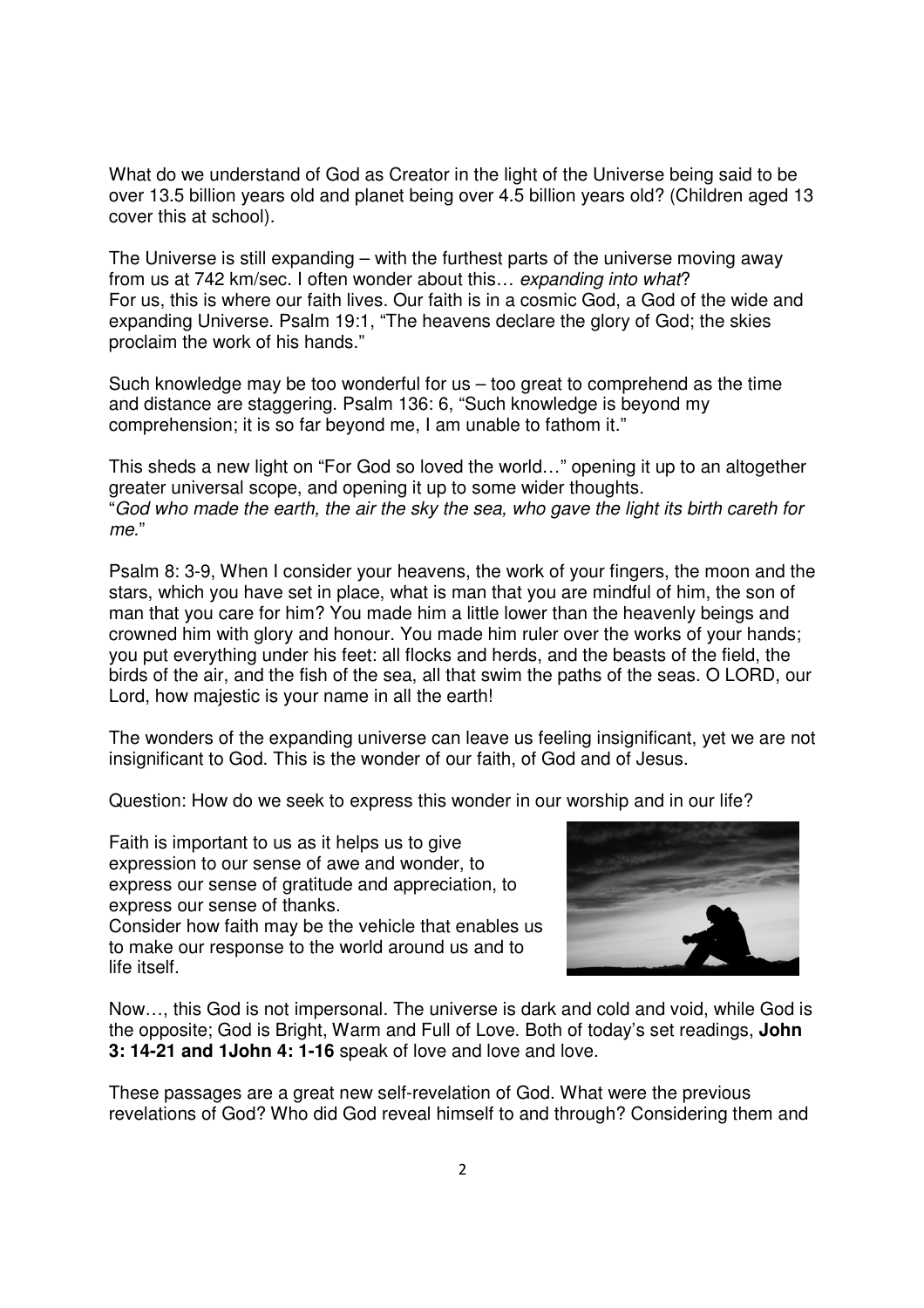the prophets what are the revelations that stand out for you… perhaps in the Abraham and Isaac account that God does not require child sacrifice? That was a great new revelation in its day. What other revelations were there?

This greatest of God's own self-revelations - that "God is love" comes through Jesus. This revelation bursts into the world and bursts into our scriptures. It alone has the power to change everything we had previously thought.

**Story**: Kenneth knows of a mother who was fully aware that her 16-year-old son was mixing with a very bad crowd. She did not lay down the law. The mother knew her son was mixing with a drug crowd. She did not lay down the law. Two of his friends died from drug overdoses and he visited another regularly in hospital. Still his mother did not lay down the law. Every time her son went out she would say to her son, "remember I love you. Whatever you do remember I love you.

The drugs were passed round in the room in which the son sat. a needle was passed to him which he passed on saying, "I can't… I can't do that to my mum…" Of course he was laughed at! Kenneth says that from this story he has always thought, "If love doesn't stop someone from doing something then nothing will. Laying down the law would never have stopped the son but love restrained him. How strong was the love in this situation? How sore was love for the mother? "Love bears all" (1 Cor. 13:7).

What 'strength of love' stories do you know?

What is the strength of love in the Gospel?

What is the strength of love in Christians today?

For some Christians 'love' may not be the 'unconditional love' that some believe in. Not all Christians can accept the revolution of Jesus' teaching on unconditional love… While "This is my beloved Son, listen to him…" some find this too challenging. The Lenten Journey is the time to be challenged.

For love to be love, doesn't it need to be 'unconditional'? What is a 'conditional' love? Surely 'conditional love' isn't 'love' at all? "I will love you *if...*" isn't love!

Following Jesus' example many Christians have loved enemies and forgiven enemies shocking many as they have done so. It will seem most insincere to them if in the end they find out that while Jesus asked them to forgive their enemies, declaring this to be the way of the Father, yet the Father does not do this after all, and in contrast, the Father doesn't forgive forever and forever, with an eternal punishment besides.

Love and most especially the love of God is something Christians have not taken fully on board, not fully considered and not fully implemented because the consequences would be enormous. The result has been a Christian gospel of love with judgment, a forgiveness that is conditional, and a New Covenant that is not so new.